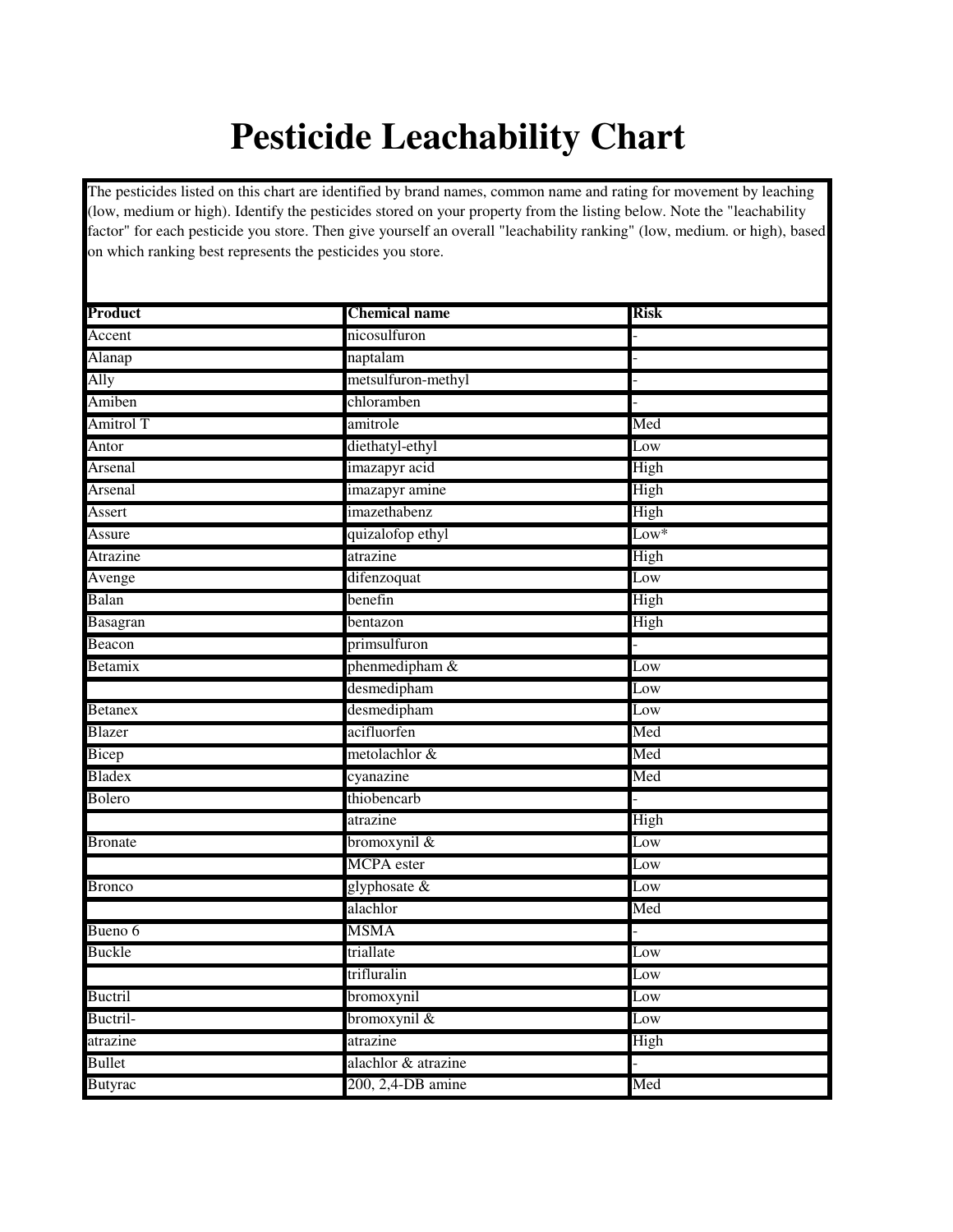| Product            | <b>Chemical name</b> | Risk                      |
|--------------------|----------------------|---------------------------|
| <b>Butyrac</b>     | 2,4-DB ester         | Low                       |
| Canopy             | metribuzin &         | High                      |
|                    | chlorimuron          |                           |
| Cannon             | alachlor &           | Med                       |
|                    | trifluralin          | Low                       |
| Caparol            | prometryn            |                           |
| Carbyne            | barban               |                           |
| Casoron            | dichlobenil          | High                      |
| Classic            | chlorimuron          |                           |
| Cobra              | lactofen             |                           |
| Command            | clomazone            | Med                       |
| Commence           | trifluralin &        | Low                       |
|                    | clomazone            | Med                       |
| Cotoran            | fluometuron          |                           |
| Crossbow           | triclopyr &          | Low                       |
|                    | 2,4-D amine          | Med                       |
| Curtail            | triclopyr &          | Med                       |
|                    | $2,4$ -D amine       | Low                       |
| Cycle              | metolachlor &        |                           |
|                    | cyanazine            |                           |
| Dacthal            | <b>DCPA</b>          | Low                       |
| Diazinon           | diazinon             | $\overline{\text{Med}}^*$ |
| Dowpon             | dalapon              | High                      |
| Dual               | metolachlor          | Med                       |
| Eptam              | <b>EPTC</b>          | Med                       |
| Eradicane          | <b>EPTC</b>          | Med                       |
|                    |                      |                           |
| Eradicane          | <b>EPTC</b>          | Med                       |
| Extra              |                      |                           |
| Evik               | ametryn              | Med                       |
| Extrazine II       | atrazine &           | High                      |
|                    | cyanazine            | Med                       |
| Finesse            | metsulfuron methyl   | High                      |
|                    | & chlorsulfuron      | Med                       |
| Fusilade DX        | fluazifop            | Low                       |
| Galaxy             | $b$ entazon $\&$     | High                      |
|                    | acifuorfen           | Med                       |
| <b>Genate Plus</b> | butylate             | Med                       |
| Genep              | <b>EPTC</b>          | Med                       |
| Glean              | chlorsulfuron        |                           |
| Goal               | oxyfluorfen          | Low                       |
| Gramoxone          | paraquat             | Low                       |
| Extra              |                      |                           |
| <b>Grazon PC</b>   | picloram             |                           |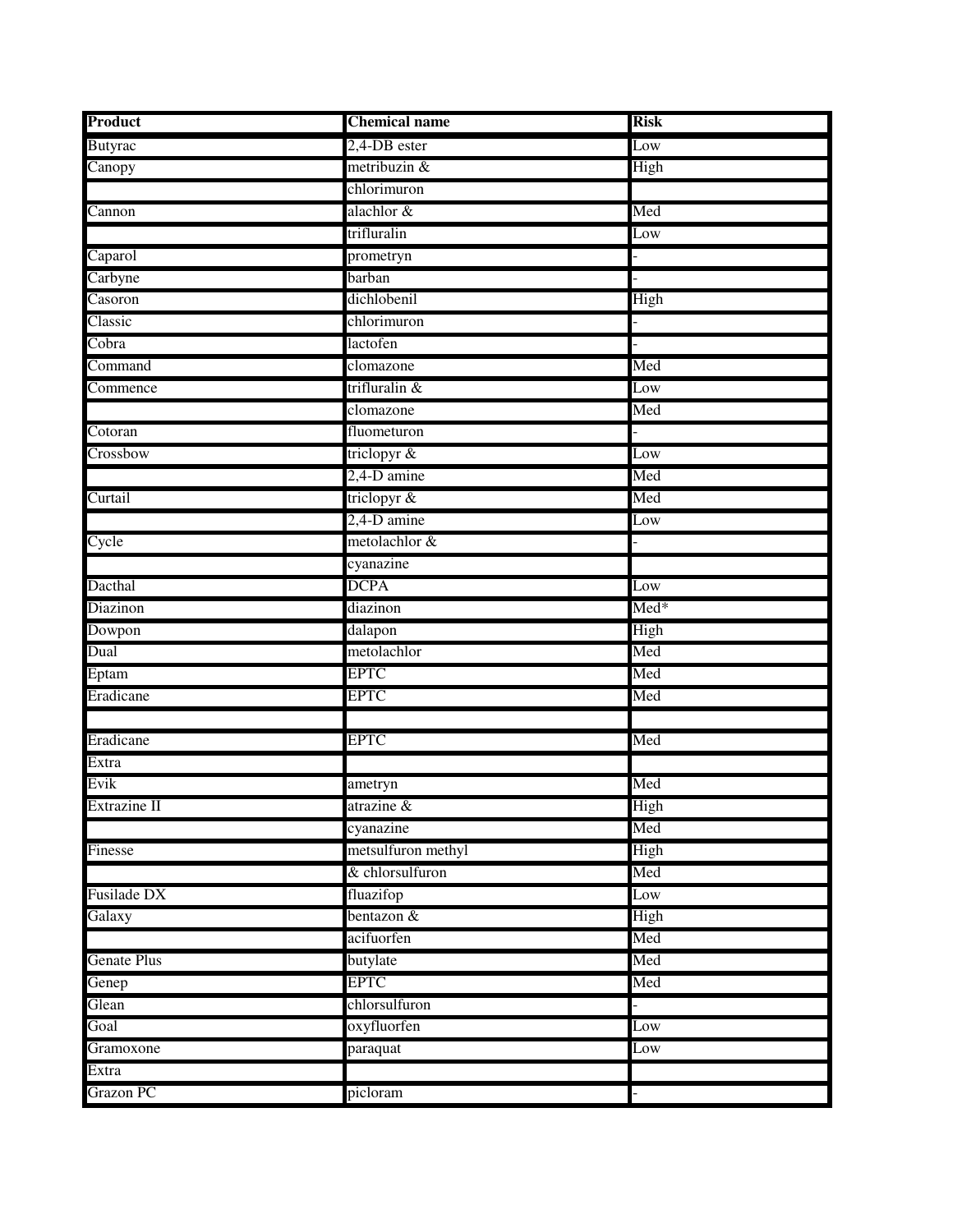| Product            | <b>Chemical name</b> | <b>Risk</b> |
|--------------------|----------------------|-------------|
| Grazon P+D         | picloram $& 2,4-D$   |             |
| Harmony            | DPX-M6316 &          |             |
| Extra              | <b>DPX-L5300</b>     |             |
| Herbicide          | endothall            | Low         |
| 273                |                      |             |
| Hoelon             | diclofop             | Low         |
| Hyvar              | bromaci              |             |
| Kerb               | pronamide            | Low         |
| Krenite            | fosamine             | Low         |
| Krovar             | bromacol & diuron    |             |
| Laddock            | atrazine &           | High        |
|                    | bentazon             | High        |
| Landmaster         | glyphosate &         |             |
|                    | $2,4-D$              |             |
| Lariat             | alachlor &           | Med         |
|                    | atrazine             | High        |
| Lasso EC           | alachlor             | Med         |
| <b>Lasso Micro</b> | alachlor             |             |
| Tech               |                      |             |
| Lasso II           | alachlor             | Med         |
| Lasso-             | alachlor             | Med         |
| atrazine           | & atrazine           | High        |
| Lexone             | metribuzin           | High        |
| Lorox              | linuron              | Med         |
| Lorox Plus         | linuron &            | Med         |
|                    | chlorimuron          | Med         |
| Marksman           | dicamba &            | High        |
|                    | atrazine             | High        |
| <b>MCPA</b>        | <b>MCPA</b> amine    |             |
| Amine              |                      |             |
| <b>MCPA</b> Ester  | <b>MCPA</b> ester    | Low         |
| Nortron            | ethofumesate         | High        |
| Option             | fenoxaprop           | Low         |
| Oust               | sulfometuron         |             |
| Pinnacle           | <b>DPX-M6316</b>     |             |
| Poast              | sethodydim           |             |
| Poast Plus         | sethoxdim            |             |
| Pramitol           | prometon             | High        |
| Prefar             | bensulide            |             |
| Preview            | metribuzin &         |             |
|                    | chlorimuron          |             |
| Princep            | simazine             | High        |
| Probe              | methazole            |             |
| Prowl              | pendimethalin        | Low         |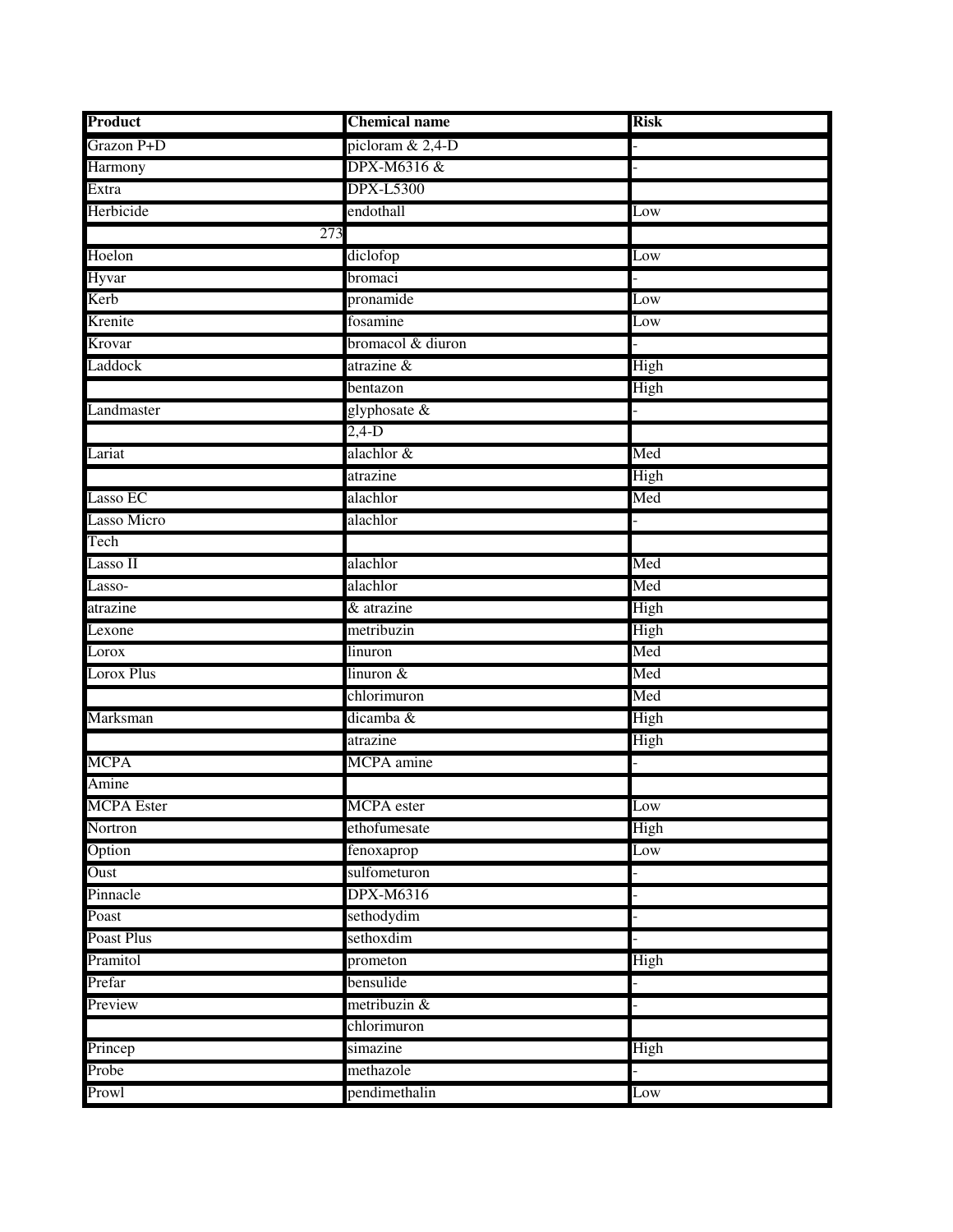| Product               | <b>Chemical name</b> | <b>Risk</b>             |
|-----------------------|----------------------|-------------------------|
| Pursuit               | imazethapyr          |                         |
| <b>Pursuit Plus</b>   | imazethapyr &        |                         |
|                       | pendimethalin        | Low                     |
| Pyramin               | pyrazon              | High                    |
| Ramrod                | Propachlor           | Low                     |
| Ramrod-               | propachlor &         | Low                     |
| atrazine              | atrazine             | High                    |
| Ranger                | glyphosate           | Low                     |
| Reflex                | fomesafen            | High                    |
| Rescue                | naptalam &           |                         |
|                       | $2,4$ -DB            | Med                     |
| Rhino                 | butylate &           | Med                     |
|                       | atrazine             | High                    |
| Ro-Neet               | cycloate             | Med                     |
| Roundup               | glyphosate           | $Low*$                  |
| Salute                | metribuzin &         | High                    |
|                       | trifluralin          | Low                     |
| Scepter               | imazaquin            |                         |
| Sencor                | metribuzin           | High                    |
| Sinbar                | terbacil             | High                    |
| Solicam               | norflurazon          |                         |
| Sonalan               | ethalfluralin        | Low                     |
| Spike                 | tebuthiuron          | High                    |
| Stam                  | propanil             | $\overline{\text{Low}}$ |
| StampedeCM propanil & | Low                  |                         |
|                       | <b>MCPA</b> ester    | Low                     |
| Stinger               | clopyralid           | High                    |
| Storm                 | bentazon &           | High                    |
|                       | acifluorfen          | Med                     |
| Stomp                 | pendimethalin        |                         |
| Surflan               | oryzalin             | $\overline{\text{Low}}$ |
| Sutan+                | butylate             | Med                     |
| Sutazine+             | butylate $\&$        | Med                     |
|                       | atrazine             | High                    |
| 2,4-D Amine           | 2,4-D Amine          | Med                     |
| 2,4-D Ester           | $2,4$ -D ester       | $Low*$                  |
| Tandem                | tridphane            | Low                     |
| Thistrol              | MCPB                 |                         |
| Tillam                | pebulate             | Med                     |
| Tordon                | picloram             | High                    |
| Treflan               | trifluralin          | Low                     |
| Turbo                 | metolachlor &        | Med                     |
|                       | metribuzin           | High                    |
| Vapam                 | metham               |                         |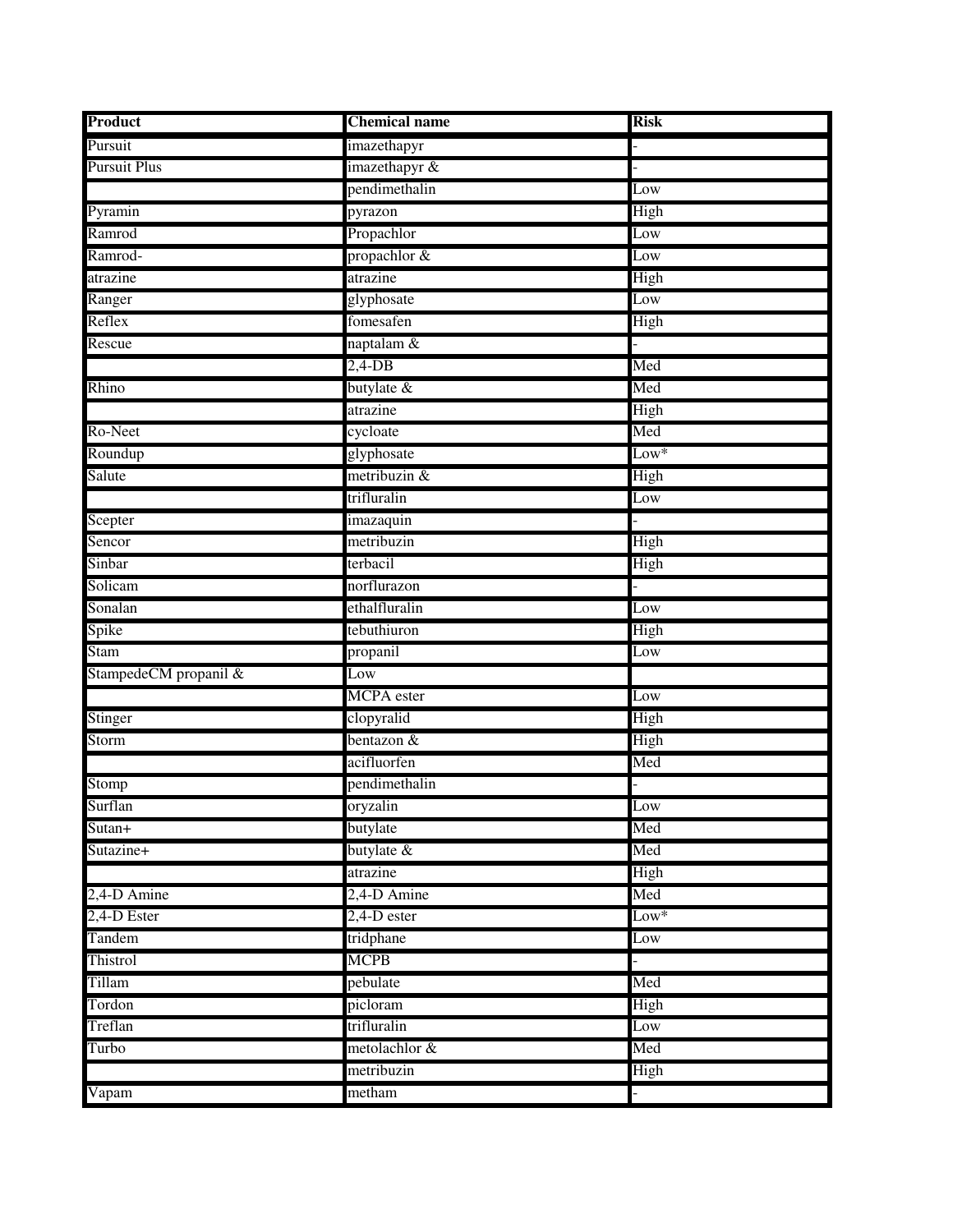| Product               | <b>Chemical name</b> | <b>Risk</b>     |
|-----------------------|----------------------|-----------------|
| Velpar                | hexazinone           | High            |
| Vernam                | vernolate            | Low             |
| Weedar                | MCPA amine           |                 |
| Weedmaster            | dicamba &            | High            |
|                       | 2,4-D amine          | Med             |
| Weedone-              | dichlorpropester     | $Low*$          |
| $2,4-DP$              |                      |                 |
| Whip                  | fenoxaprop           | Low             |
| Zorial                | norflurazon          |                 |
| <b>INSECTICIDES</b>   |                      |                 |
| Ambush                | permethrin           | Low             |
| Aqua 9-               | parathion            | Low             |
| Parathion             |                      |                 |
| Asana XL              | esfenvalerate        | Low             |
| <b>Bolstar</b>        | sulprofos            | Low             |
| Carzol                | formetanate          | Low             |
| Counter               | terbufos             | Low             |
| Cygon                 | dimethoate           | $Med*$          |
| Cythion               | malathion            | $_{\text{Low}}$ |
| Dimilin               | diflubenzuron        | Low             |
| DiSyston              | disulfoton           | Low             |
| Dyfonate              | fonofos              | Med             |
| Dyfonate II           | fonofos              | Med             |
| Dylox                 | trichlorfon          | High            |
| Endocide              | endosulfon           | Low             |
| Endocide endosulfon & | High                 |                 |
| Plus                  | parathion            | $Low*$          |
| Force                 | tefluthrin           |                 |
| Furadan               | carbofuran           | High            |
| Guthion               | azinphos-methyl      | Low             |
| Imidan                | phosmet              | Low             |
| Knox-Out              | diazinon             | Med*            |
| Larvadex              | cyromazine           | High*           |
| Larvin                | thiodicarb           | Low             |
| Lindane               | lindane              | Med             |
| Lorsban               | chlorpyrifos         | Low             |
| Malathion             | malathion            | Low             |
| Malathion/            | malathion &          | Low             |
| Methoxychlor          | methoxychlor         |                 |
| Mavrik                | fluvalinate          | Low             |
| Metasystox-R          | demeton-s-           | High**          |
|                       | methyl               |                 |
| Methoxychlor          | methoxychlor         |                 |
| Mitac                 | amitraz              | $Low***$        |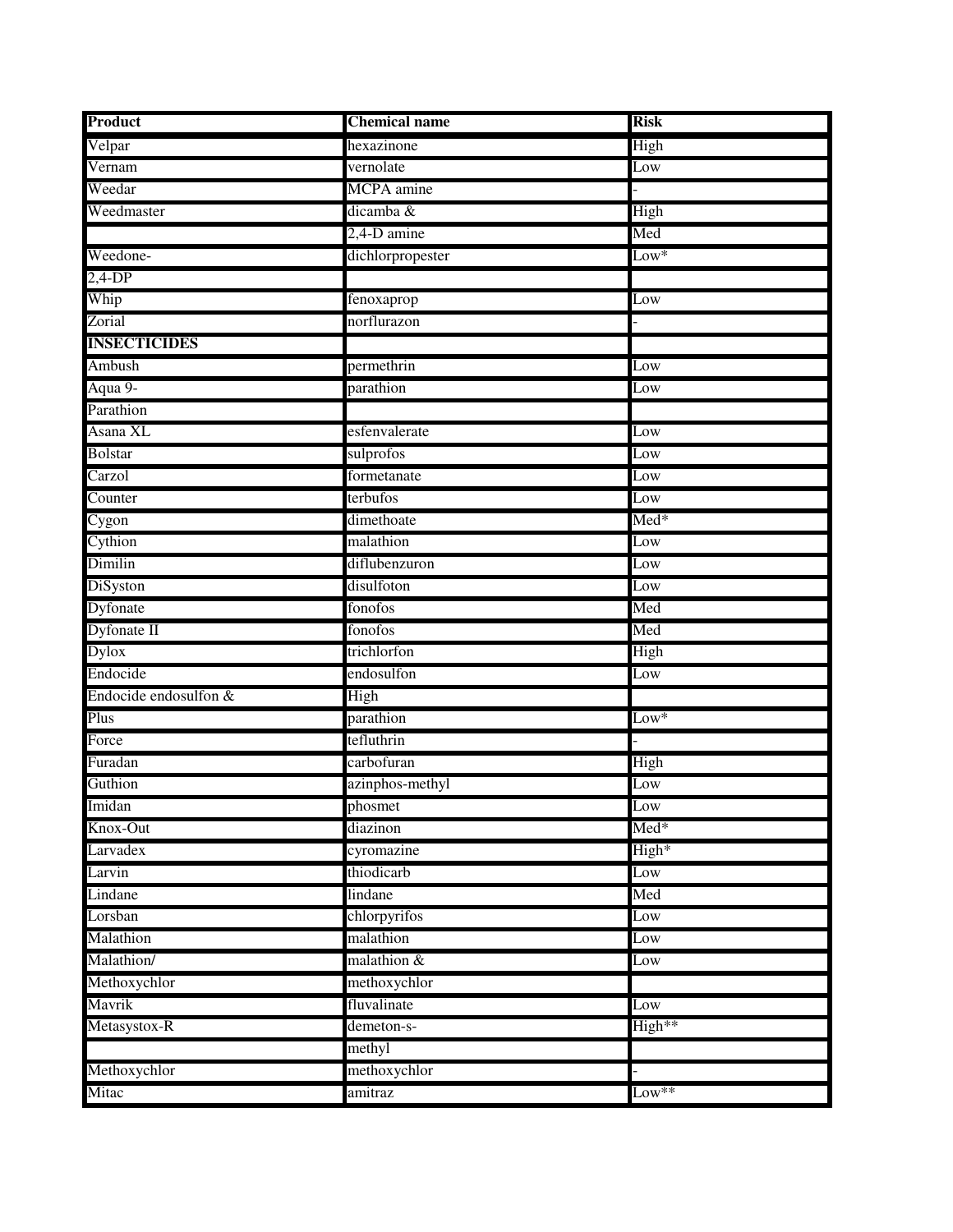| Product             | <b>Chemical name</b> | <b>Risk</b>      |
|---------------------|----------------------|------------------|
| Mocap               | ethoprop             | High             |
| Monitor             | methamidophos        | High             |
| Nudrin              | methomyl             | High             |
| Orthene             | acephate             | Low              |
| Parathion           | parathion            | Low**            |
| Penncap-M           | methyl parathion     | Low              |
| Phosdrin            | mevinphos            | Med              |
| Phoskil             | parathion            | $_{\text{Low}}*$ |
| Pounce              | fenvalerate          | Low              |
| Pydrin              | fenvalerate          | Low              |
| Rampart             | phorate              | Low              |
| Scout-Xtra          | tralomethrin         |                  |
| Sevin               | carbaryl             | Low              |
| Somanil             | methidathion         | Med              |
| Supracide           | methidathion         | Med              |
| Swat                | phosphamidon         |                  |
| Temik               | aldicarb             | High             |
| Thimet              | phorate              | Low              |
| Thiodan             | endosulfan           | Low              |
| Trigard             | cyromazine           | High*            |
| Vydate              | oxamyl               | Low              |
| <b>FUNGICIDES</b>   |                      |                  |
| Asgco               | TN-IV tin            |                  |
| Agsco MN F          | maneb & zinc         | Low**            |
| Bayleton            | triamefon            | Med              |
| Benlate             | benomyl              | High             |
| Blitex              | maneb $&$            |                  |
|                     | triphenyl tin        |                  |
| <b>Botran</b>       | dicloran             | $Low***$         |
| <b>Bravo</b>        | chlorothalonil       | Low              |
| Captan              | captan               | Low              |
| Carbamate           | ferbam               | Med              |
| Champion            | copper-fixed         |                  |
| Crotothane          | dinocap              | $Low**$          |
| Cyprex              | dodine acetate       | $Low**$          |
| Daconil             | chlorothalonil       | Low              |
| Dithane             | mancozeb             | Low              |
| Duter               | tin                  |                  |
| Karathane           | dinocap              | $Low**$          |
| Kelthane            | dicofol              | $Low**$          |
| Kocide              | copper hydroxide     |                  |
| Magnetic 6 m sulfur |                      |                  |
| Maneb &             | maneb &              | Low**            |
| Zinc                | zinc                 |                  |